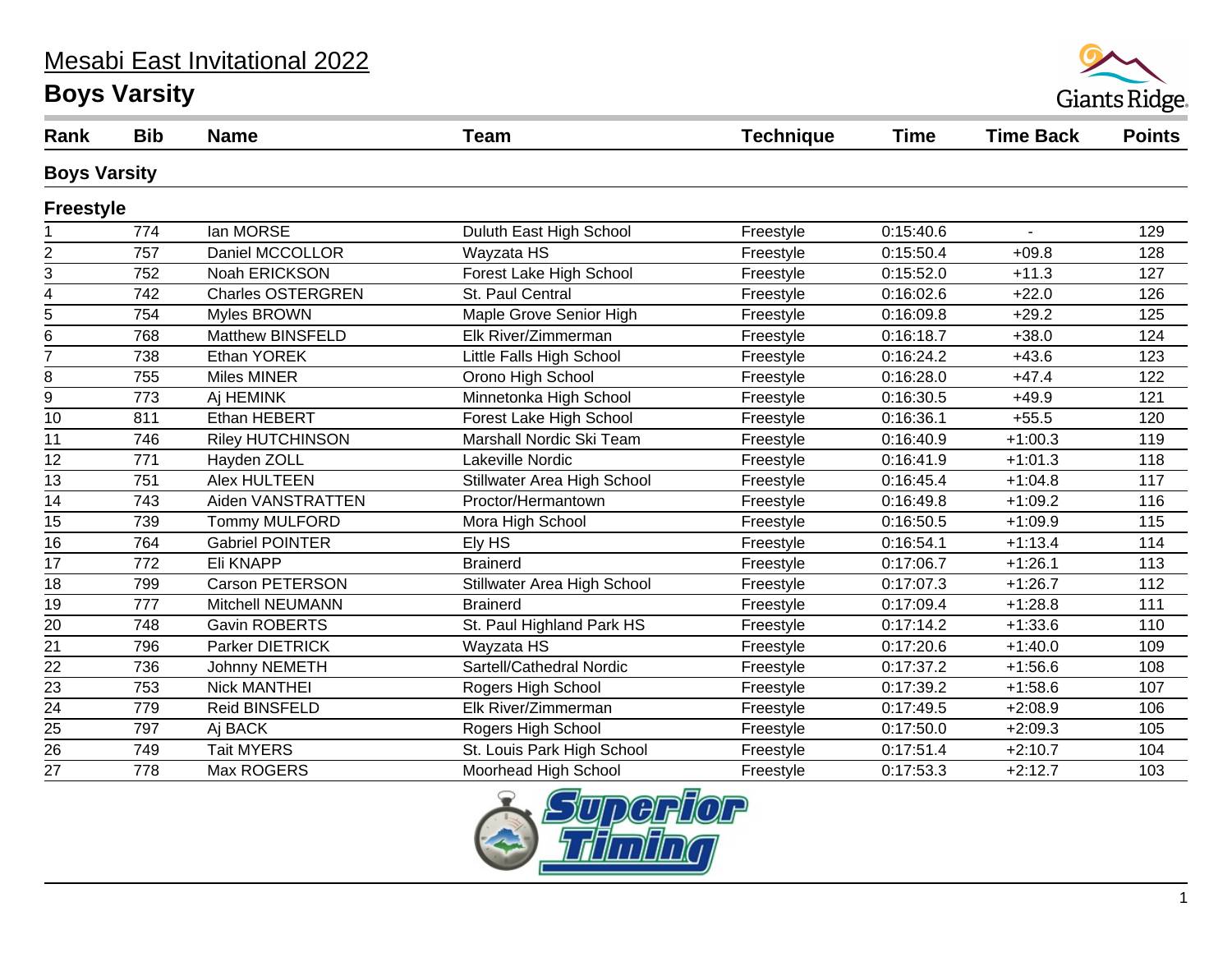

| Rank            | <b>Bib</b> | <b>Name</b>             | <b>Team</b>                       | <b>Technique</b> | Time      | <b>Time Back</b> | <b>Points</b> |
|-----------------|------------|-------------------------|-----------------------------------|------------------|-----------|------------------|---------------|
| 28              | 790        | <b>Colin WILLEMSEN</b>  | Duluth East High School           | Freestyle        | 0:17:55.1 | $+2:14.5$        | 102           |
| $\overline{29}$ | 793        | <b>Elliot OBERTON</b>   | Little Falls High School          | Freestyle        | 0:17:58.0 | $+2:17.3$        | 101           |
| $\overline{30}$ | 761        | Zach MARQUARDT          | Washburn High School              | Freestyle        | 0:18:01.7 | $+2:21.1$        | 100           |
| $\overline{31}$ | 750        | <b>Eliot KRAMER</b>     | Roseville Area High School Nordic | Freestyle        | 0:18:02.0 | $+2:21.4$        | 99            |
| $\overline{32}$ | 800        | Sam STRICKLAND          | Washburn High School              | Freestyle        | 0:18:02.6 | $+2:22.0$        | 98            |
| $\overline{33}$ | 784        | <b>Ted ANDERSON</b>     | Mora High School                  | Freestyle        | 0:18:03.7 | $+2:23.1$        | 97            |
| $\overline{34}$ | 766        | Max NELSON              | Mahtomedi High School             | Freestyle        | 0:18:05.0 | $+2:24.4$        | 96            |
| 35              | 789        | Parker KOLAND           | Maple Grove Senior High           | Freestyle        | 0:18:08.0 | $+2:27.4$        | 95            |
| $\overline{36}$ | 822        | Charlie JOHNSON         | Stillwater Area High School       | Freestyle        | 0:18:11.9 | $+2:31.3$        |               |
| $\overline{37}$ | 810        | Alex PFANKUCH           | St. Paul Highland Park HS         | Freestyle        | 0:18:12.7 | $+2:32.1$        | 93            |
| 38              | 730        | Carter SKELTON          | Mesabi East Area Nordic Ski Team  | Freestyle        | 0:18:18.7 | $+2:38.1$        | 92            |
| $\overline{39}$ | 845        | <b>Graham ADLEMAN</b>   | Washburn High School              | Freestyle        | 0:18:19.4 | $+2:38.8$        |               |
| $\frac{40}{41}$ | 858        | Brenden HYVARE          | Wayzata HS                        | Freestyle        | 0:18:24.4 | $+2:43.8$        |               |
|                 | 781        | Scott SORENSEN          | Minnetonka High School            | Freestyle        | 0:18:26.9 | $+2:46.3$        | 89            |
| $\overline{42}$ | 825        | <b>Taite KNAPP</b>      | <b>Brainerd</b>                   | Freestyle        | 0:18:27.3 | $+2:46.7$        |               |
| $\overline{43}$ | 758        | Trygve RUX              | Moorhead High School              | Freestyle        | 0:18:28.4 | $+2:47.7$        | 87            |
| $\overline{44}$ | 740        | Milo KEYES              | Spring Lake Park/St Anthony HS    | Freestyle        | 0:18:31.5 | $+2:50.9$        | 86            |
| $\frac{1}{45}$  | 823        | <b>Tanner BERRY</b>     | Mora High School                  | Freestyle        | 0:18:35.2 | $+2:54.5$        |               |
| $\overline{46}$ | 765        | Will HARDY              | Winona HS Nordic Ski Team         | Freestyle        | 0:18:37.9 | $+2:57.3$        | 84            |
| $\overline{47}$ | 814        | <b>Braden MEHLE</b>     | Proctor/Hermantown                | Freestyle        | 0:18:38.8 | $+2:58.2$        | 83            |
| $\frac{48}{49}$ | 840        | Teague JACKSON          | Benilde-St. Margaret's            | Freestyle        | 0:18:41.7 | $+3:01.1$        | 82            |
|                 | 848        | <b>Alex WILLIAMS</b>    | Mora High School                  | Freestyle        | 0:18:42.9 | $+3:02.3$        |               |
| 50              | 819        | Sam MOBERG              | Forest Lake High School           | Freestyle        | 0:18:43.3 | $+3:02.7$        |               |
| 51              | 737        | Jordan CHOPSKIE         | Cloquet-Esko-Carlton              | Freestyle        | 0:18:43.4 | $+3:02.8$        | 79            |
| $\overline{52}$ | 842        | <b>Jack CALLINAN</b>    | Minnetonka High School            | Freestyle        | 0:18:47.1 | $+3:06.5$        |               |
| $\overline{53}$ | 731        | <b>Charles JUNTUNEN</b> | <b>Duluth Denfeld</b>             | Freestyle        | 0:18:50.5 | $+3:09.9$        | 77            |
| $\overline{54}$ | 867        | <b>Edward SOBIECH</b>   | Little Falls High School          | Freestyle        | 0:18:51.0 | $+3:10.4$        |               |
| $\overline{55}$ | 815        | Owen PING               | Winona HS Nordic Ski Team         | Freestyle        | 0:19:04.2 | $+3:23.6$        | 75            |
| $\overline{56}$ | 787        | Lachlan DEMMER          | Coon Rapids High School           | Freestyle        | 0:19:05.6 | $+3:25.0$        | 74            |
| $\overline{57}$ | 745        | <b>Nick DONNER</b>      | Andover High School               | Freestyle        | 0:19:09.2 | $+3:28.6$        | 73            |

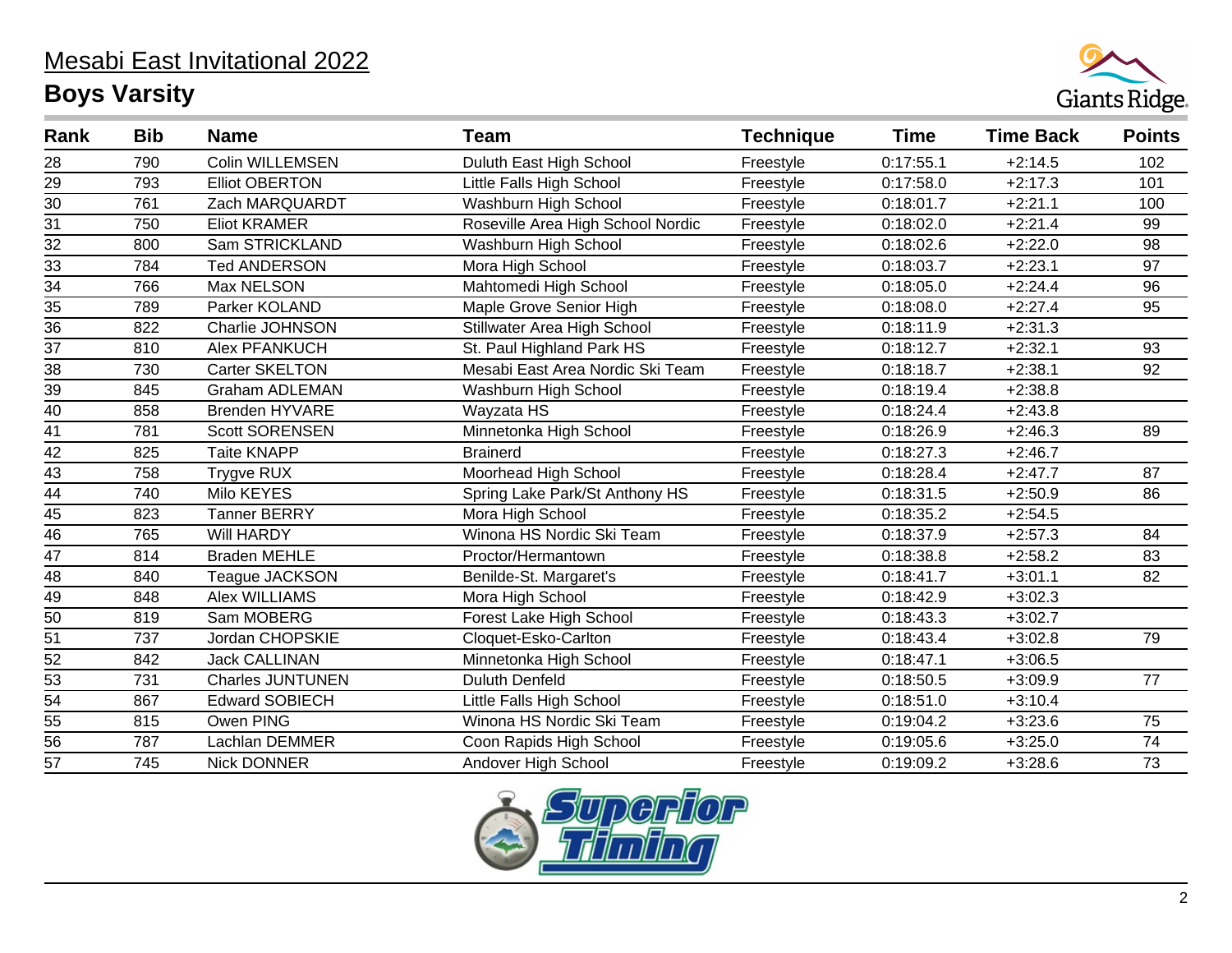

| Rank            | <b>Bib</b> | <b>Name</b>             | <b>Team</b>                       | <b>Technique</b> | <b>Time</b> | <b>Time Back</b> | <b>Points</b> |
|-----------------|------------|-------------------------|-----------------------------------|------------------|-------------|------------------|---------------|
| 58              | 832        | Aidan FITZPATRICK       | Duluth East High School           | Freestyle        | 0:19:10.8   | $+3:30.2$        |               |
| 59              | 759        | <b>Jack MUELLER</b>     | Bemidji High School               | Freestyle        | 0:19:18.9   | $+3:38.3$        | 71            |
| $\overline{60}$ | 805        | <b>Ben MASICA</b>       | Orono High School                 | Freestyle        | 0:19:19.5   | $+3:38.9$        | 70            |
| 61              | 851        | <b>Henry NELSON</b>     | St. Louis Park High School        | Freestyle        | 0:19:27.8   | $+3:47.1$        | 69            |
| $\overline{62}$ | 807        | Leif BRANDSNESS         | Roseville Area High School Nordic | Freestyle        | 0:19:29.7   | $+3:49.1$        | 68            |
| 63              | 809        | Arlo MORSE              | Hayward                           | Freestyle        | 0:19:33.1   | $+3:52.5$        | 67            |
| $\overline{64}$ | 783        | <b>Cyrus MYERS</b>      | TH/CC                             | Freestyle        | 0:19:35.8   | $+3:55.2$        | 66            |
| 65              | 839        | <b>Reed KUZEL</b>       | Bemidji High School               | Freestyle        | 0:19:46.8   | $+4:06.2$        | 65            |
| $\overline{66}$ | 762        | Mason MCKAY             | Hayward                           | Freestyle        | 0:19:48.5   | $+4:07.9$        | 64            |
| 67              | 860        | Nathan HELGESON         | Moorhead High School              | Freestyle        | 0:19:49.8   | $+4:09.2$        |               |
| 68              | 770        | <b>Oliver FREY</b>      | Mounds Park Academy               | Freestyle        | 0:19:50.7   | $+4:10.0$        | 62            |
| 69              | 849        | <b>Andrew KLIER</b>     | White Bear Lake Area Schools      | Freestyle        | 0:19:53.5   | $+4:12.8$        | 61            |
| 70              | 741        | Anders ANTHONISEN-BROWN | Fergus Falls High School          | Freestyle        | 0:19:59.6   | $+4:19.0$        | 60            |
| $\overline{71}$ | 775        | Cooper KUZEL            | Bemidji High School               | Freestyle        | 0:20:02.2   | $+4:21.6$        |               |
| $\overline{72}$ | 803        | Micah FRITZ             | White Bear Lake Area Schools      | Freestyle        | 0:20:06.8   | $+4:26.2$        | 58            |
| 73              | 838        | Mateo MEZA-MELENDEZ     | St. Paul Highland Park HS         | Freestyle        | 0:20:10.6   | $+4:30.0$        |               |
| 74              | 861        | Noah HILL               | Hayward                           | Freestyle        | 0:20:12.0   | $+4:31.3$        |               |
| 75              | 834        | Luke SCHROEDER          | Fergus Falls High School          | Freestyle        | 0:20:20.3   | $+4:39.6$        | 55            |
| 76              | 855        | <b>Josh RINGSMUTH</b>   | Maple Grove Senior High           | Freestyle        | 0:20:22.1   | $+4:41.5$        |               |
| 77              | 769        | Maxwell CHINN           | Alexandria Area High School       | Freestyle        | 0:20:28.4   | $+4:47.8$        | 53            |
| 78              | 866        | Dylan CASEY             | Benilde-St. Margaret's            | Freestyle        | 0:20:33.6   | $+4:53.0$        | 52            |
| 79              | 808        | Ethan HENNESSEY         | Andover High School               | Freestyle        | 0:20:38.7   | $+4:58.1$        | 51            |
| 80              | 806        | <b>Collin LAY</b>       | Spring Lake Park/St Anthony HS    | Freestyle        | 0:20:42.8   | $+5:02.2$        | 50            |
| 81              | 846        | Albi LUDWIG             | Coon Rapids High School           | Freestyle        | 0:20:47.0   | $+5:06.4$        | 49            |
| 82              | 734        | Levi MILLER             | Heritage/Providence Nordic        | Freestyle        | 0:20:57.8   | $+5:17.2$        | 48            |
| $\overline{83}$ | 836        | Olin OVERHAUG           | Winona HS Nordic Ski Team         | Freestyle        | 0:20:58.2   | $+5:17.6$        |               |
| 84              | 804        | Ryan FITZPATRICK        | St. Louis Park High School        | Freestyle        | 0:21:01.4   | $+5:20.8$        |               |
| 85              | 786        | <b>Nick FLUGSTAD</b>    | Fergus Falls High School          | Freestyle        | 0:21:04.2   | $+5:23.6$        |               |
| 86              | 763        | Evan SYSKO              | Superiorland Ski Club             | Freestyle        | 0:21:09.0   | $+5:28.4$        | 44            |
| $\overline{87}$ | 813        | <b>Hunter WILLIAMS</b>  | Cloquet-Esko-Carlton              | Freestyle        | 0:21:09.3   | $+5:28.6$        | 43            |

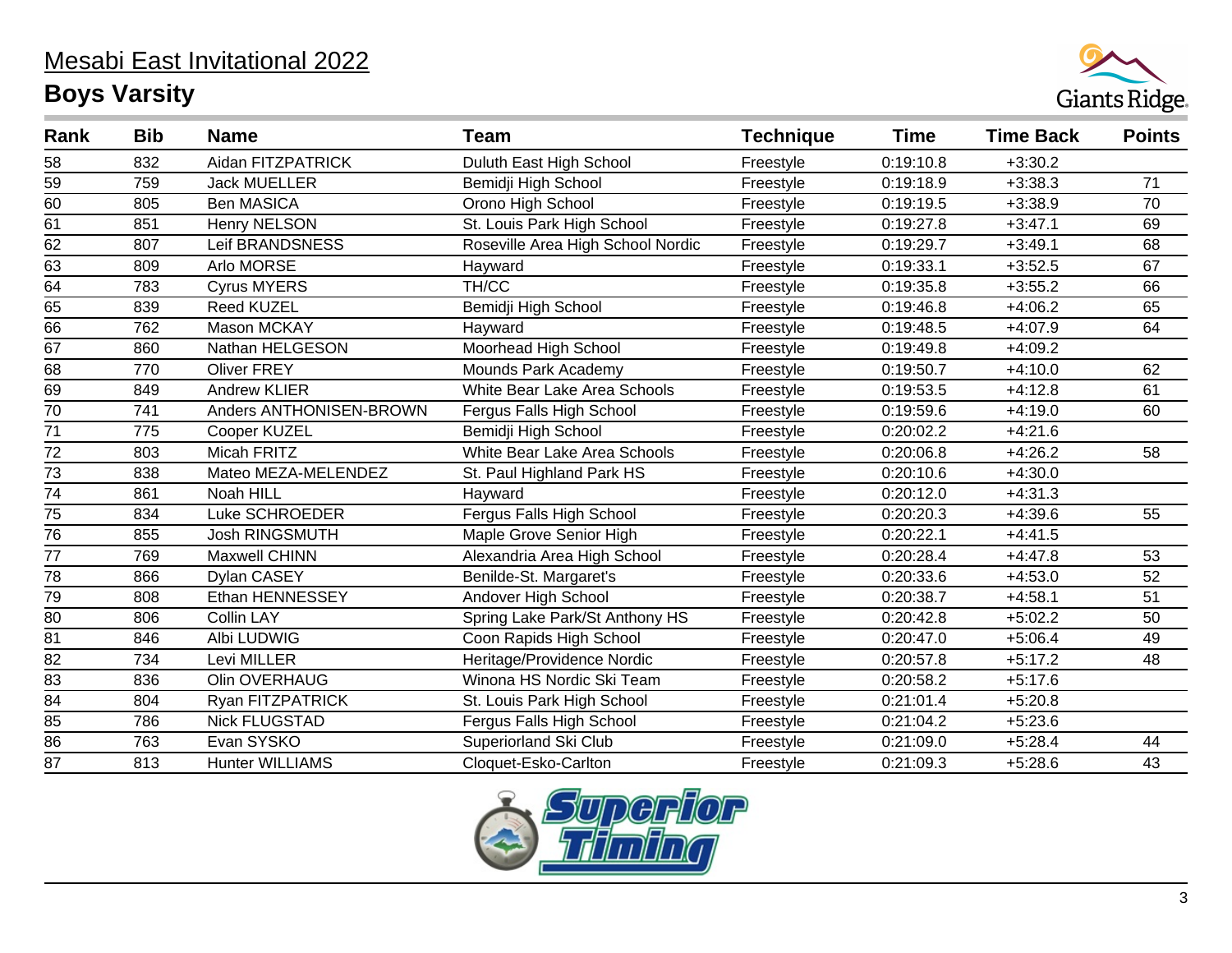

| Rank            | <b>Bib</b> | <b>Name</b>            | <b>Team</b>                       | <b>Technique</b> | <b>Time</b> | <b>Time Back</b> | <b>Points</b> |
|-----------------|------------|------------------------|-----------------------------------|------------------|-------------|------------------|---------------|
| 88              | 795        | Luke VIPOND            | Mahtomedi High School             | Freestyle        | 0:21:13.0   | $+5:32.4$        | 42            |
| 89              | 865        | Will PETERSON          | Benilde-St. Margaret's            | Freestyle        | 0:21:20.4   | $+5:39.8$        |               |
| 90              | 820        | Andy HUBER             | Rogers High School                | Freestyle        | 0:21:29.0   | $+5.48.4$        |               |
| 91              | 829        | Jon NELSON             | Mahtomedi High School             | Freestyle        | 0:21:30.1   | $+5:49.5$        |               |
| 92              | 863        | lan THORPE             | TH/CC                             | Freestyle        | 0:21:30.8   | $+5:50.2$        | 38            |
| 93              | 864        | <b>Bjorn TORVI</b>     | Roseville Area High School Nordic | Freestyle        | 0:21:33.5   | $+5:52.9$        |               |
| $\overline{94}$ | 828        | William FOLDESI        | <b>Duluth Denfeld</b>             | Freestyle        | 0:21:43.0   | $+6:02.4$        | 36            |
| 95              | 856        | Peter SCHULZ           | St. Paul Central                  | Freestyle        | 0:21:47.0   | $+6:06.4$        | 35            |
| $\overline{96}$ | 733        | <b>Tanner HOEL</b>     | White Bear Lake Area Schools      | Freestyle        | 0:21:47.6   | $+6:07.0$        |               |
| 97              | 857        | Will KELLEY            | Mounds View                       | Freestyle        | 0:21:49.4   | $+6:08.7$        | 33            |
| $\overline{98}$ | 801        | Samuel LINDNER         | St. Paul Central                  | Freestyle        | 0:21:58.6   | $+6:18.0$        |               |
| 99              | 747        | Will ANDERSON          | <b>Mounds View</b>                | Freestyle        | 0:22:00.5   | $+6:19.9$        | 31            |
| 100             | 835        | Patrick DOUGLAS        | Mesabi East Area Nordic Ski Team  | Freestyle        | 0:22:05.2   | $+6:24.5$        | 30            |
| 101             | 788        | Daniel LEI             | <b>Mounds View</b>                | Freestyle        | 0:22:06.7   | $+6:26.0$        |               |
| 102             | 794        | <b>Jack PARENT</b>     | Superiorland Ski Club             | Freestyle        | 0:22:09.2   | $+6:28.6$        | 28            |
| 103             | 756        | <b>Josh KRUMMEL</b>    | <b>Tartan High School</b>         | Freestyle        | 0:22:22.4   | $+6:41.8$        | 27            |
| 104             | 817        | Sam WIELENBERG         | <b>TrekNorth High School</b>      | Freestyle        | 0:22:23.0   | $+6:42.4$        | 26            |
| 105             | 732        | Zac CARLSON            | Detroit Lakes High School         | Freestyle        | 0:22:27.8   | $+6:47.1$        | 25            |
| 106             | 843        | <b>Will KOPKA</b>      | Sartell/Cathedral Nordic          | Freestyle        | 0:22:29.5   | $+6:48.9$        | 24            |
| 107             | 852        | Cyler COAUETTE         | Alexandria Area High School       | Freestyle        | 0:22:29.9   | $+6:49.2$        | 23            |
| 108             | 776        | <b>Liam LACEY</b>      | Ely HS                            | Freestyle        | 0:22:33.2   | $+6:52.6$        | 22            |
| 109             | 821        | Zach MEYER             | Saint John's Preparatory School   | Freestyle        | 0:22:41.7   | $+7:01.1$        | 21            |
| 110             | 847        | <b>James KRAEG</b>     | Superiorland Ski Club             | Freestyle        | 0:22:56.9   | $+7:16.3$        |               |
| 111             | 850        | <b>Johnny DIPRIMA</b>  | Orono High School                 | Freestyle        | 0:23:00.3   | $+7:19.7$        |               |
| 112             | 780        | <b>Erick BERGERSON</b> | Alexandria Area High School       | Freestyle        | 0:23:00.7   | $+7:20.1$        |               |
| 113             | 853        | Hank SPANGLER          | <b>TrekNorth High School</b>      | Freestyle        | 0:23:01.8   | $+7:21.2$        | 17            |
| 114             | 837        | <b>Emmet PROSEN</b>    | Cloquet-Esko-Carlton              | Freestyle        | 0:23:15.9   | $+7:35.3$        |               |
| 115             | 826        | Sam MEYER              | Saint John's Preparatory School   | Freestyle        | 0:23:18.6   | $+7:38.0$        | 15            |
| 116             | 833        | Luke PITTELKO          | Saint John's Preparatory School   | Freestyle        | 0:23:29.8   | $+7:49.2$        |               |
| 117             | 854        | John ENGELS            | Lakeville Nordic                  | Freestyle        | 0:23:43.5   | $+8:02.9$        | 13            |